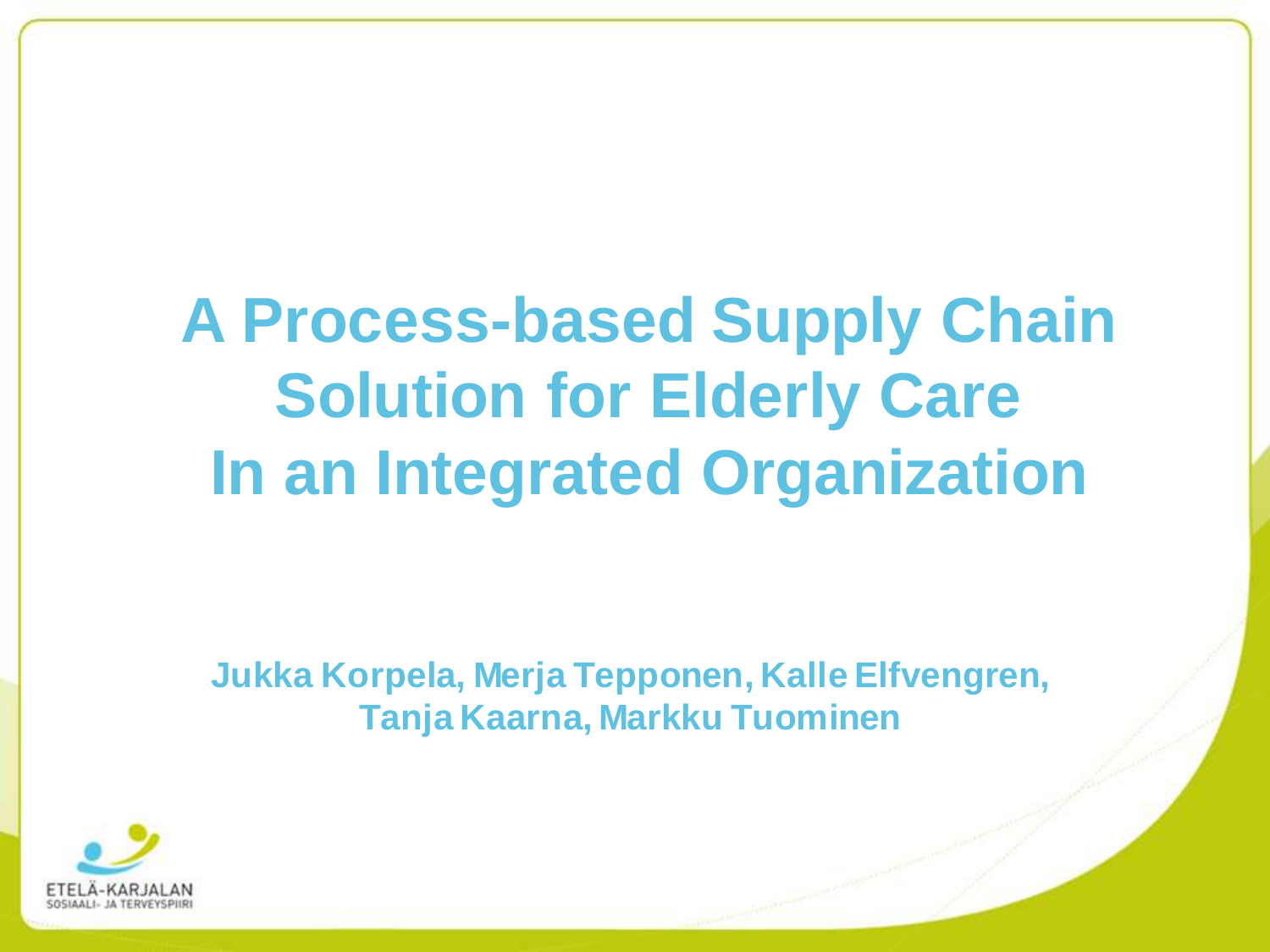### **Content**

- 1. Description and objectives
- 2. Background information about the case organization
- 3. The Assess-Qualify-Place (AQP) process
- 4. The new process solution
- 5. Examples of results
- 6. Findings and conclusions

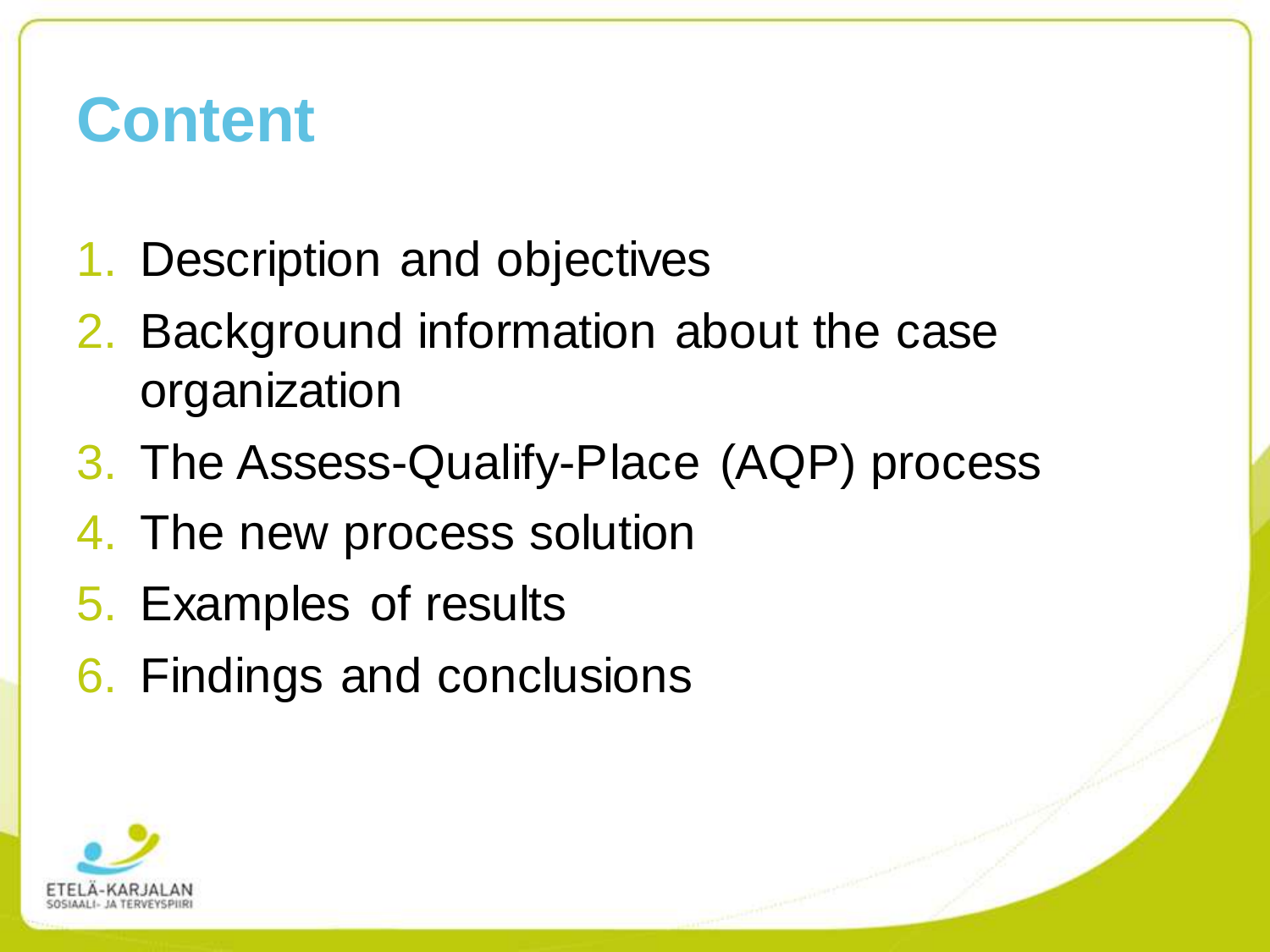# **Description and objectives**

- A case study of implementing a new supply chain process and solution for patient placement
- Case organization: South Karelia District of Social and Health Services (Eksote)
- An agile Business Process Management approach was used
- The focus of the placement process (Assess-Qualify-Place, i.e. AQP) to relocate patients
	- Short term placement
	- Long term placement
- The paper describes the how a new IT solution was created to support the placement process

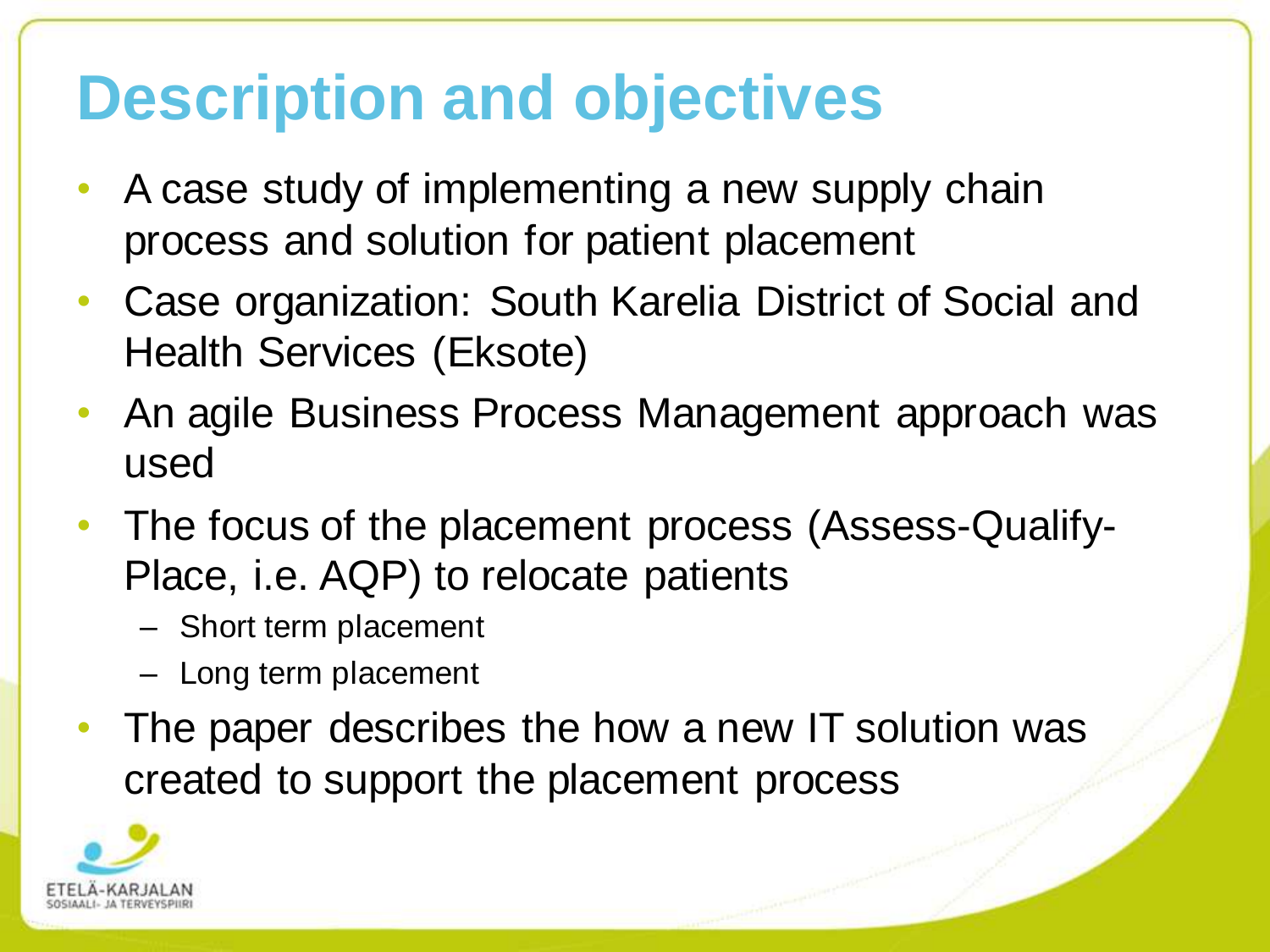#### **Eksote - Background**

- Eksote = South Karelia District of Social & Health Services, a legal entity owned by 9 municipalities in South-Eastern Finland
- Provides public social and health care services in the area
- One central hospital in Lappeenranta and various regional GPs (with bed wards) in other municipalities
- Kicked off January 2009 and basic health services were added to scope in January 2010

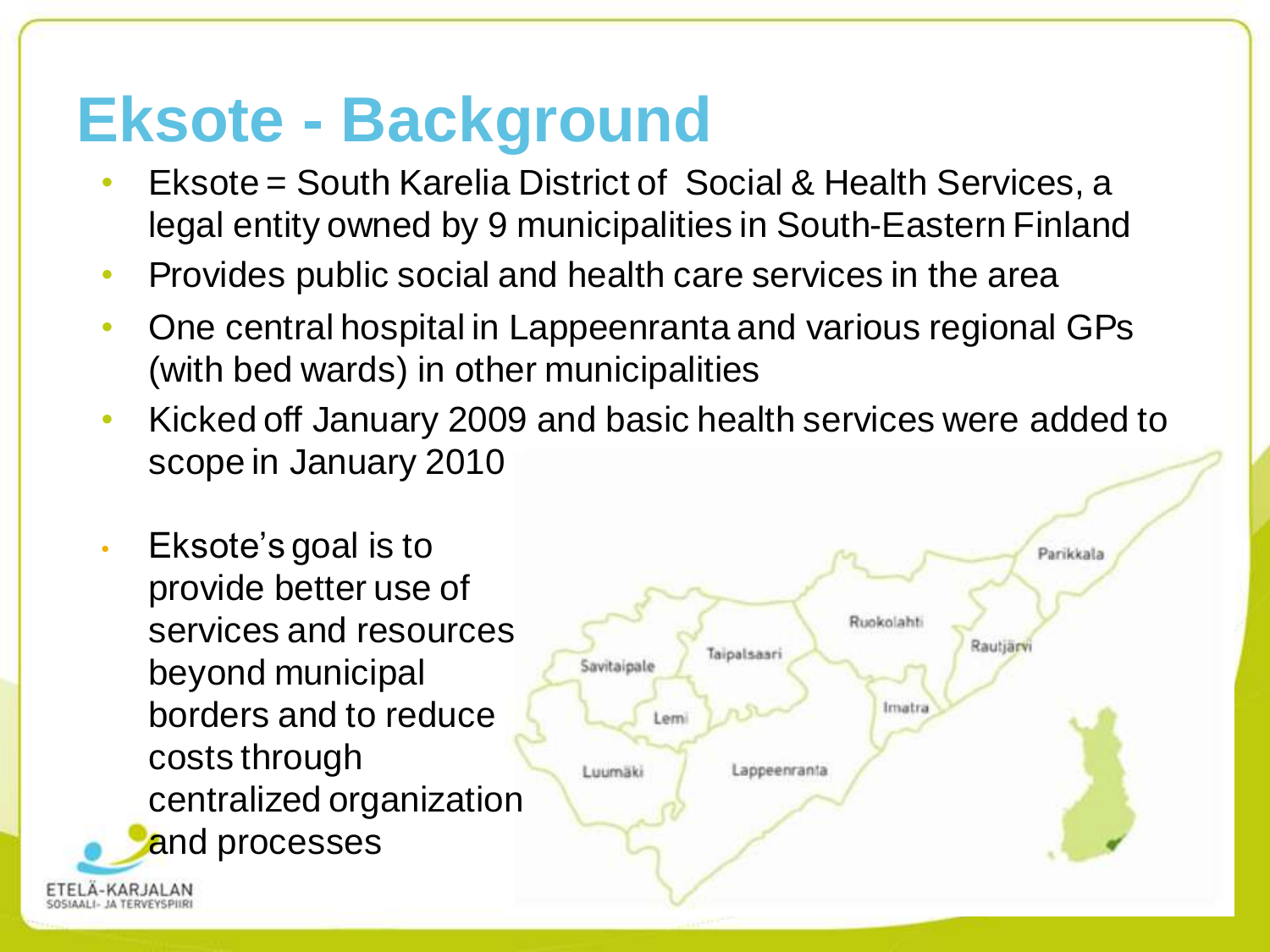#### **Eksote service structure development**

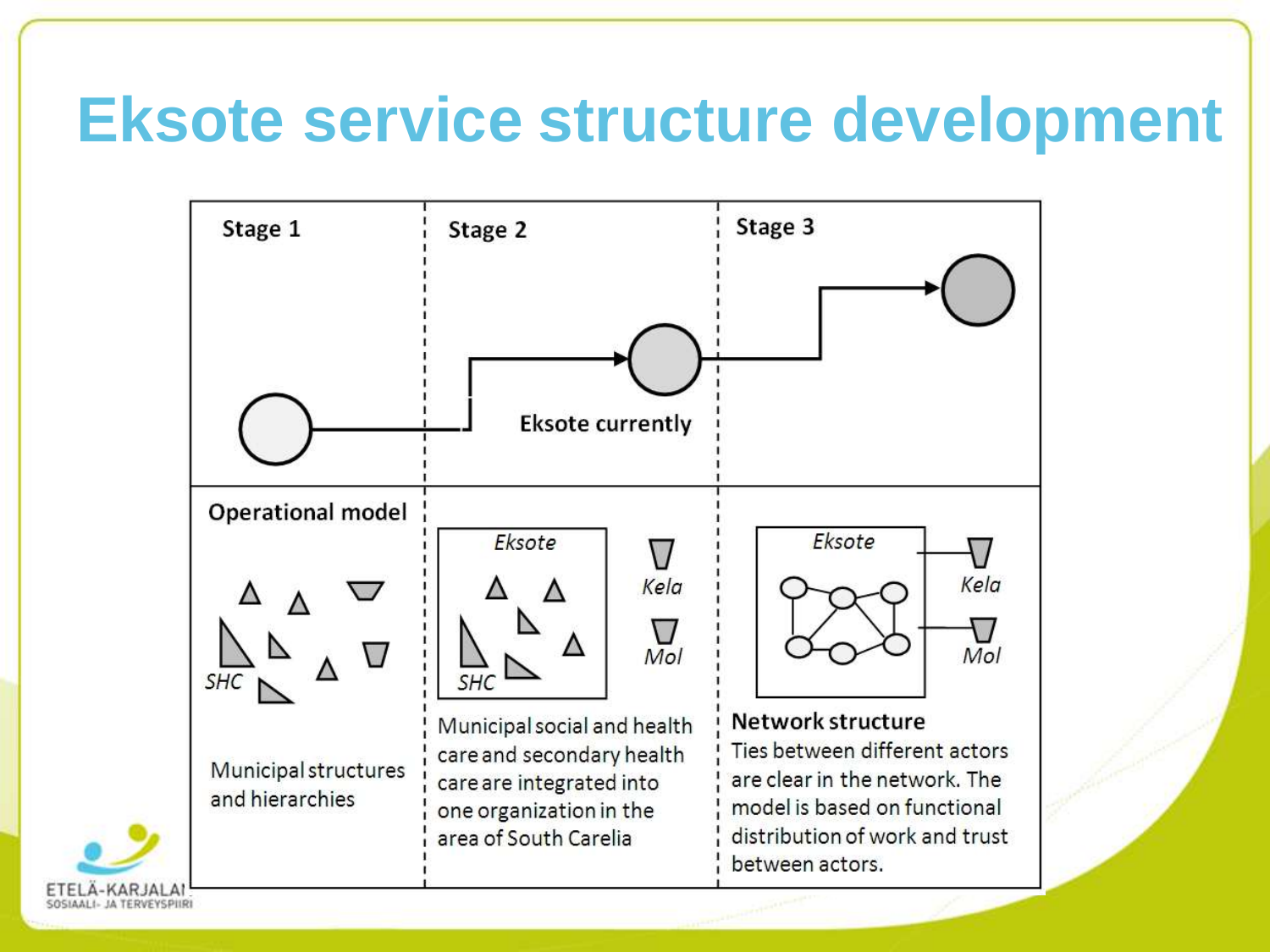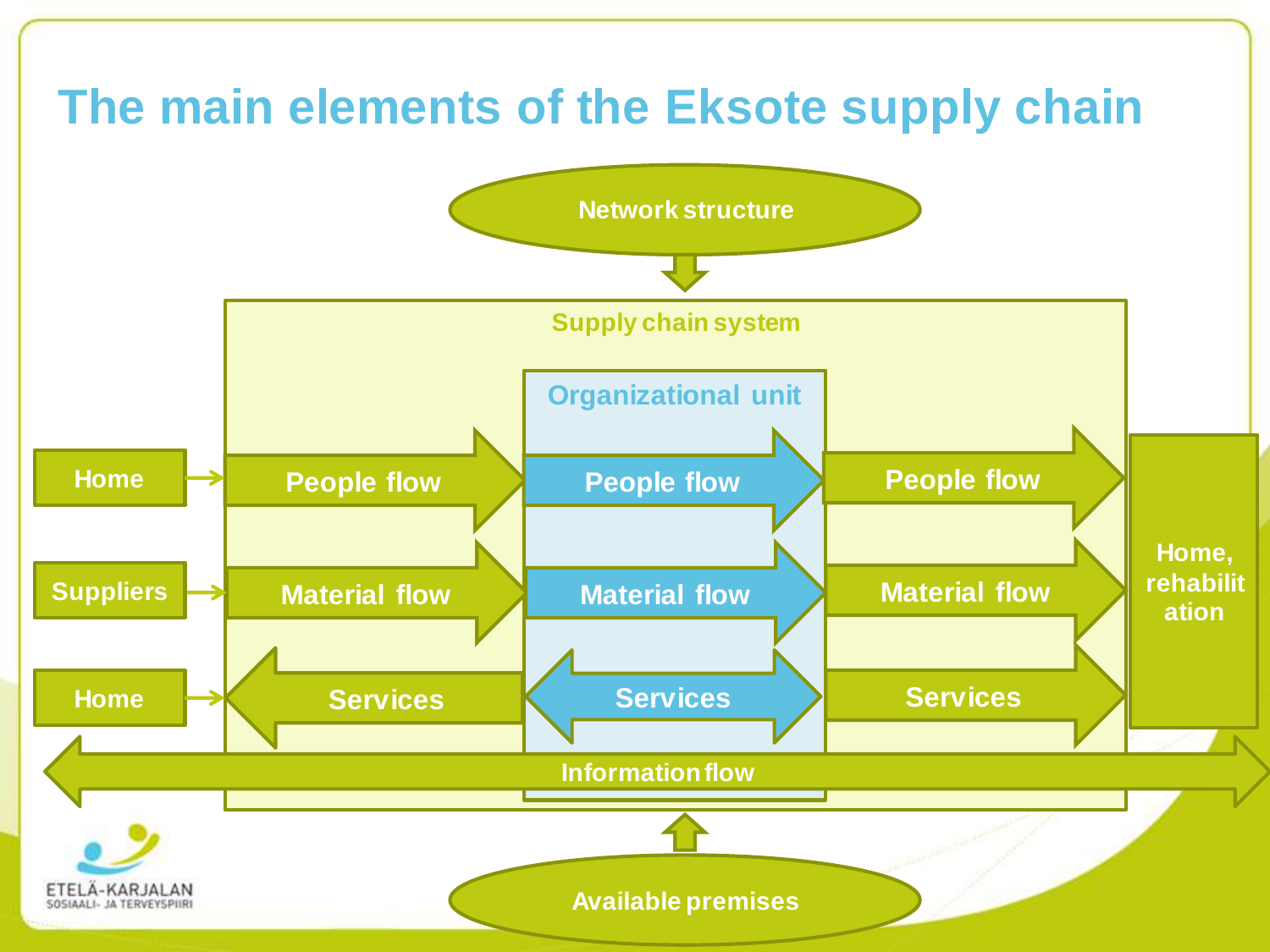# **Eksote supply chain network**

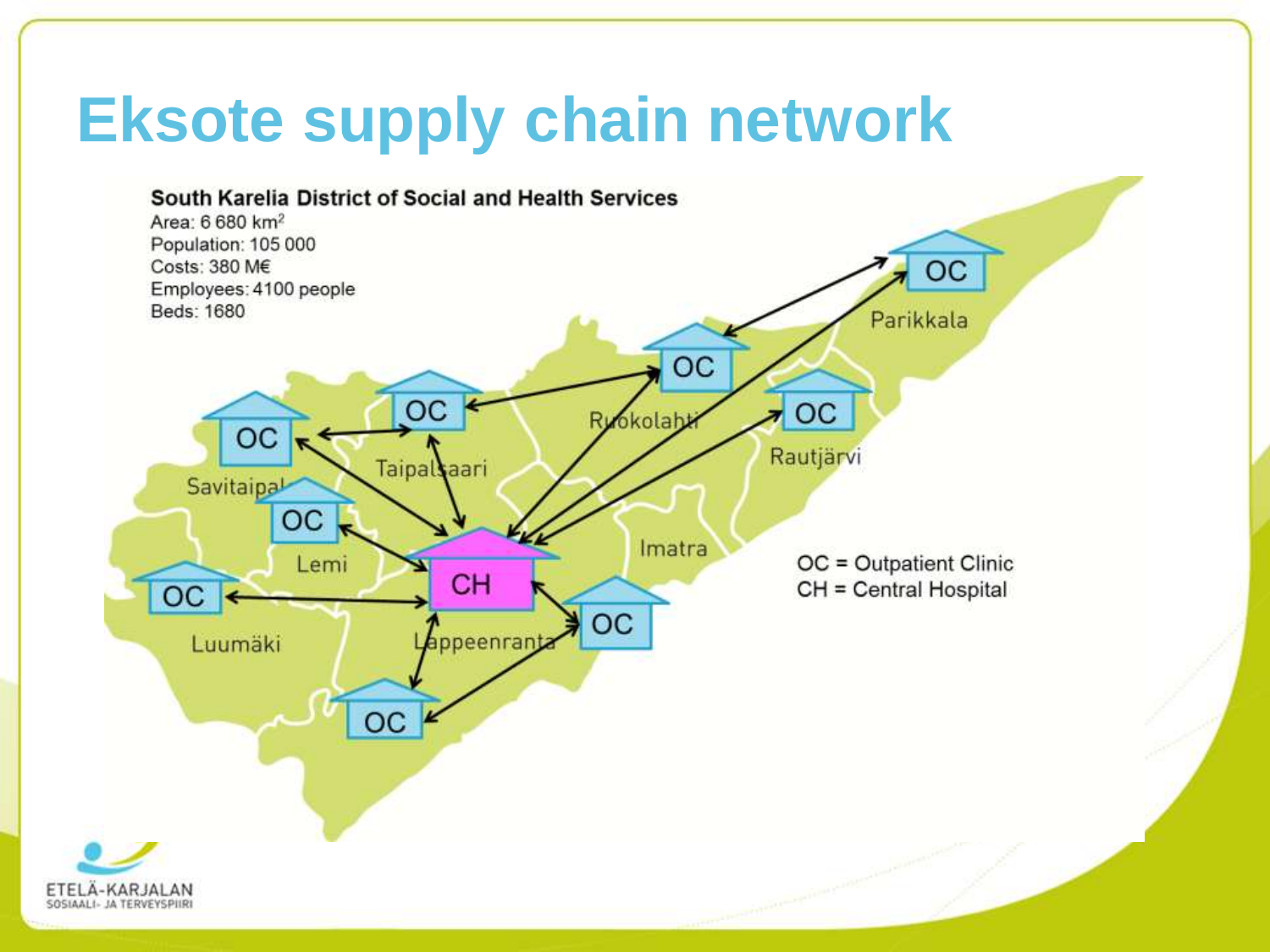#### **Challenges and the need for an efficient placement process in Eksote**

- Drive for efficiency and integration of services within the district limited amount of resources available
- Amount of beds limited especially in the special health care wards therefore a growing need to pay attention to discharging patients home or to send them to receive further treatment to GP bed wards as early as possible



#### **Challenges with placement decisions**

- Doctors and nurses lack the understanding of bed resource availability in the area
- Too much inefficient point-to-point communication for finding a suitable further treatment ward for the patients – too much time spent on non-care related activities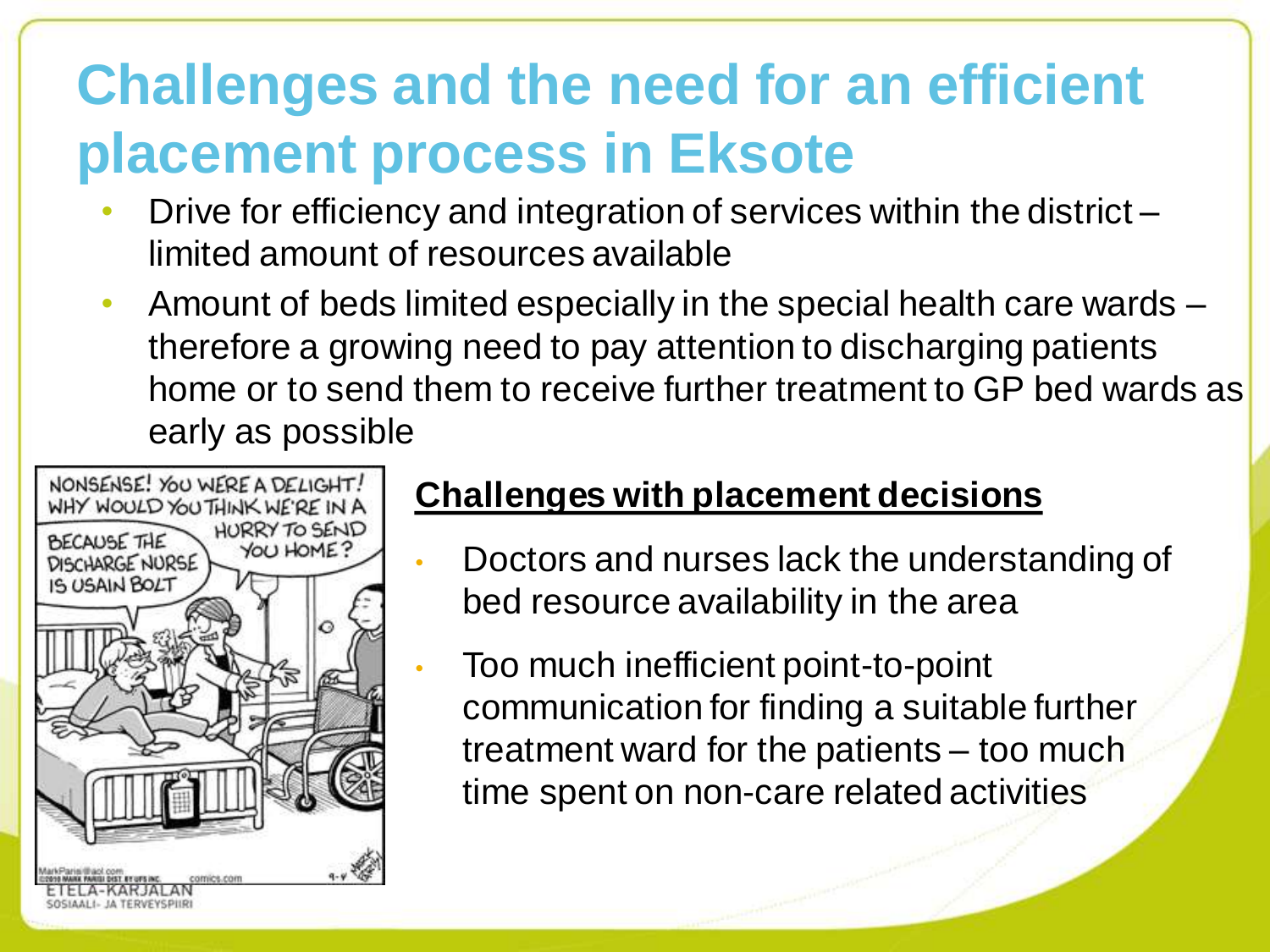#### **Solution – Centralized Placement Office and Centralized Placement Process**

 Instead of making the placement decisions locally, Eksote turned the problem into an area-wide logistical question – how to fill available places with patients that have the most urgent needs

Eksote **formed a centralized Placement (Assess-Qualify-Place =AQP) office** that handles all the placement decisions in the area

- AQP office consists of multiple specialized discharge & placement nurses who purely focus on patient placement – they are making the placement decisions instead of doctors and nurses in the wards
- AQP office is responsible both for short-term and long-term placements
- The model has been possible largely because Eksote provides basic and special health care as well as social services in the area – no need for financial transactions between municipalities for placement decisions

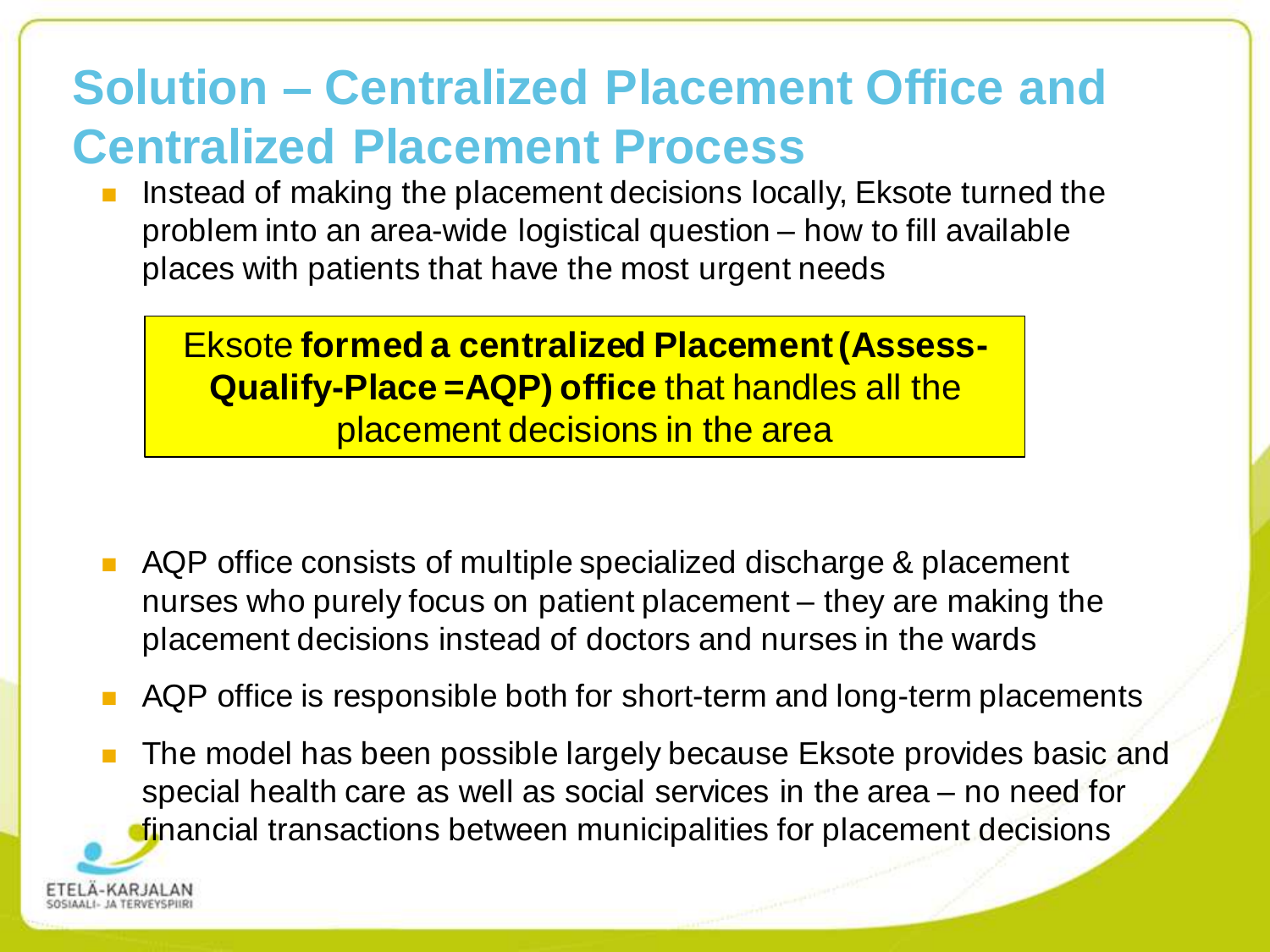# **Short Term Placement**



- Short-term further care for patients who can't be discharged but don't require special health care anymore
- Nurses in the central hospital place patients into assessment for further treatment or discharge and send patients when agreed
- AQP nurses assess patients, make placement decisions and put patients into queue to wait for a vacant further treatment place
- GP nurses provide up-to date information on the bed availability to AQP and receive patients from hospitals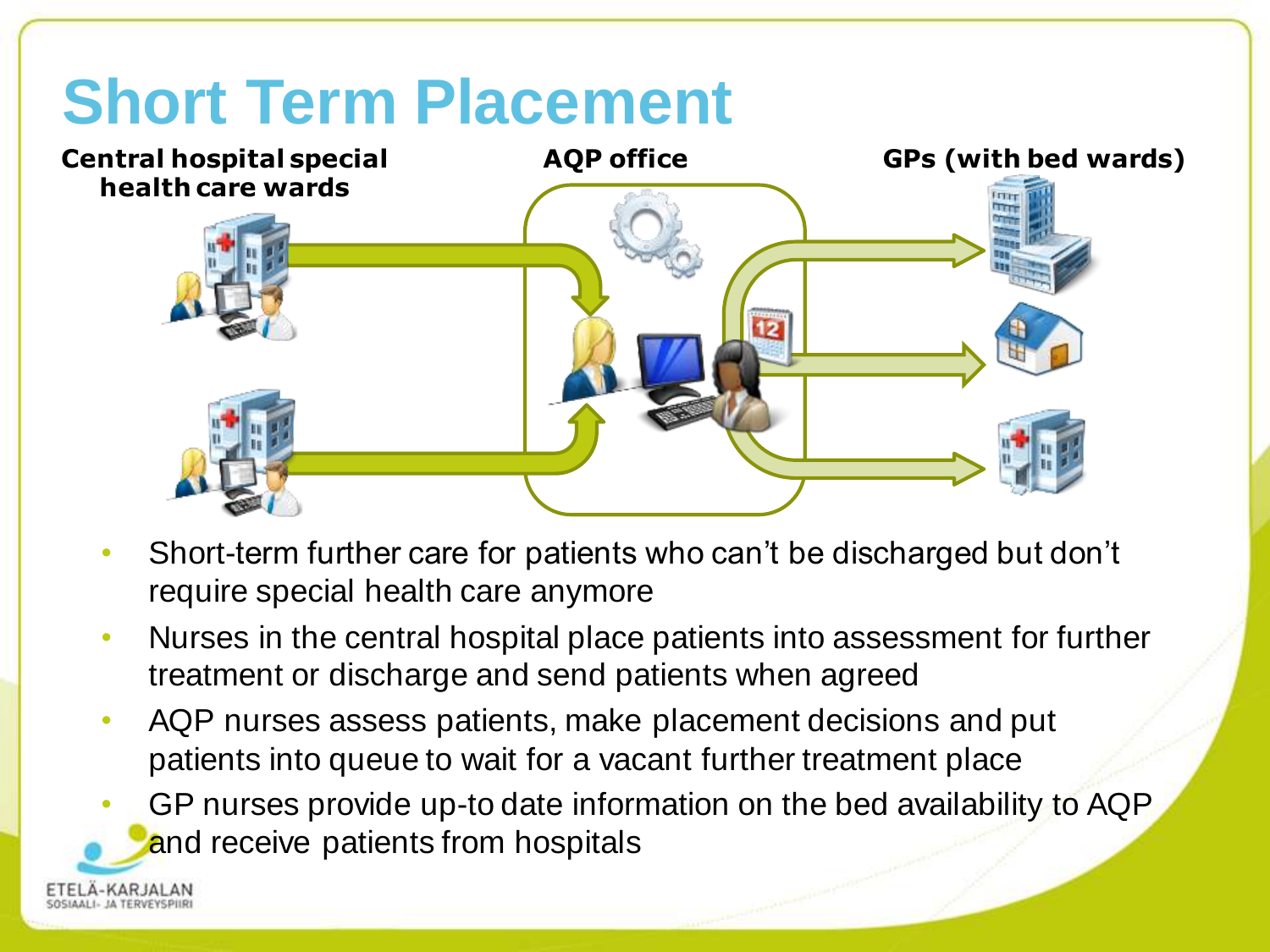

- Long term care for elderly people either in public or privately owned facilities
- More thorough assessment and approval phases than in theshortterm placement process
- Otherwise the process flow and the roles of AQP nurses, sending parties and receicing parties and similar to the ones in short term process

-KARJALAN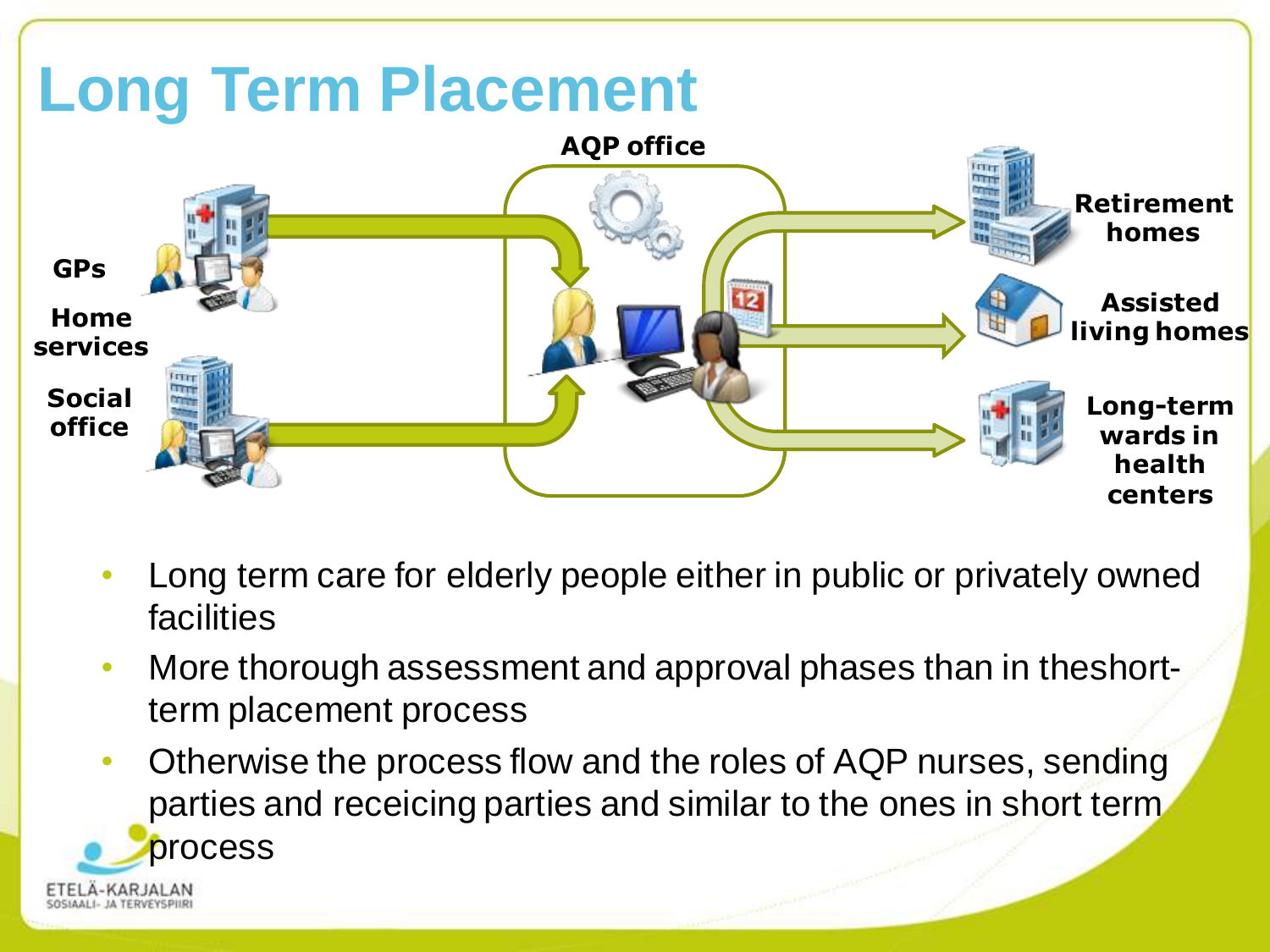### **Main Benefits of the Centralization**

- Customer needs can be taken into account in much broader way – patients receive the treatment they need and they get it as quickly as possible (these benefits exceed the downside of having to possible be placed far away from home)
- Nurses and doctors in the wards don't need to spend their time in trying to find a suitable further treatment
- Clear responsibilities for different parties unnecessary communication is not needed

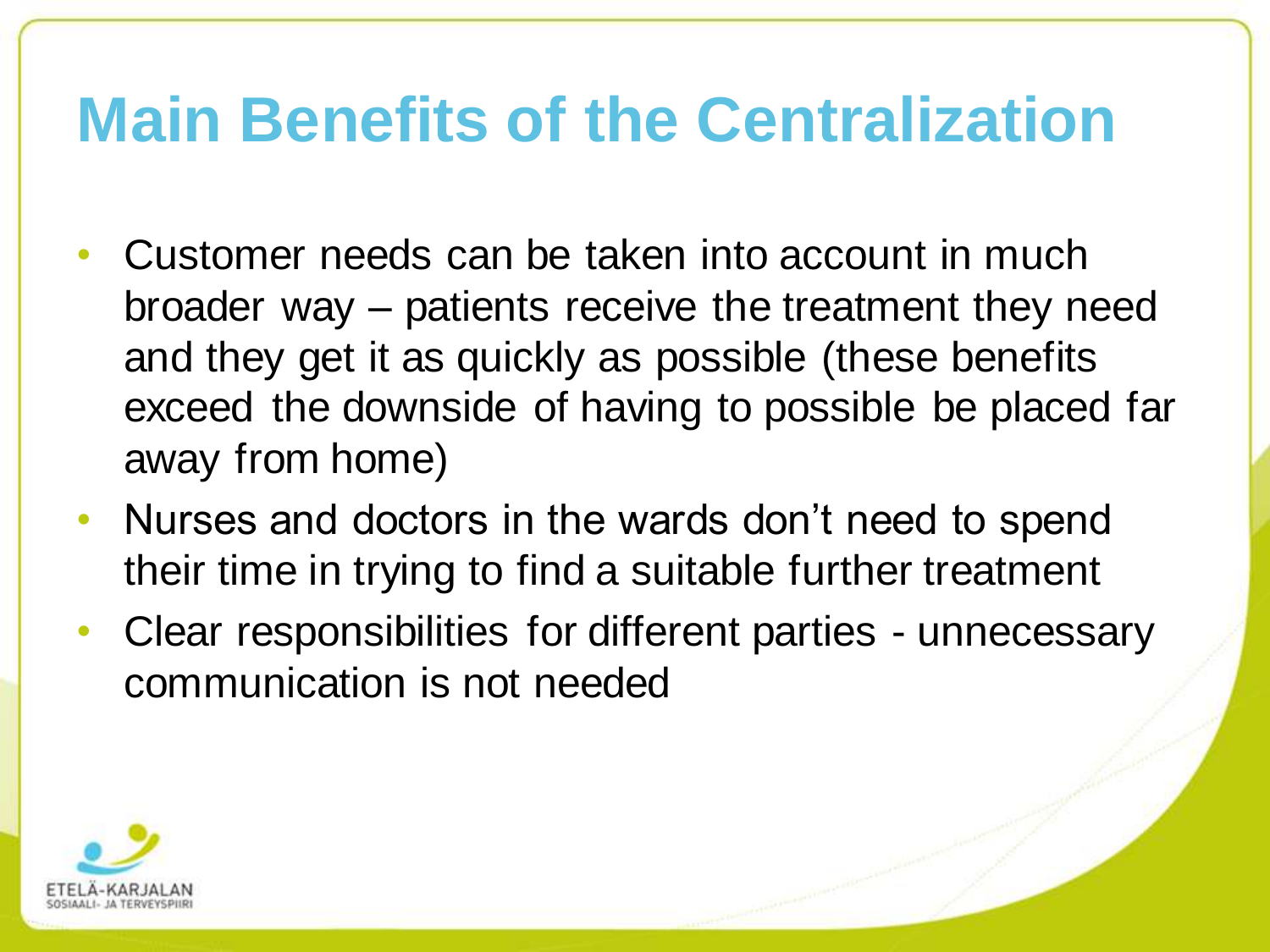#### **Eksote executed AQP processes but faced issues because of insufficient system support**

- Organization was in place, but process was poorly executed
- Too heavy process no clear rules or screening on who could be submitted to assessment; **lack of process control and discipline**
- Information exchange happened through phone calls and e-mails; **time-consuming and stressful for each party**
- Cases were handled in Excel and it lacked e.g.:
	- Up-to date availability picture of beds in GPs
	- Role-based visibility
	- Control of the process and clear ownerships
	- Auditability
	- Process metrics
	- Structured data

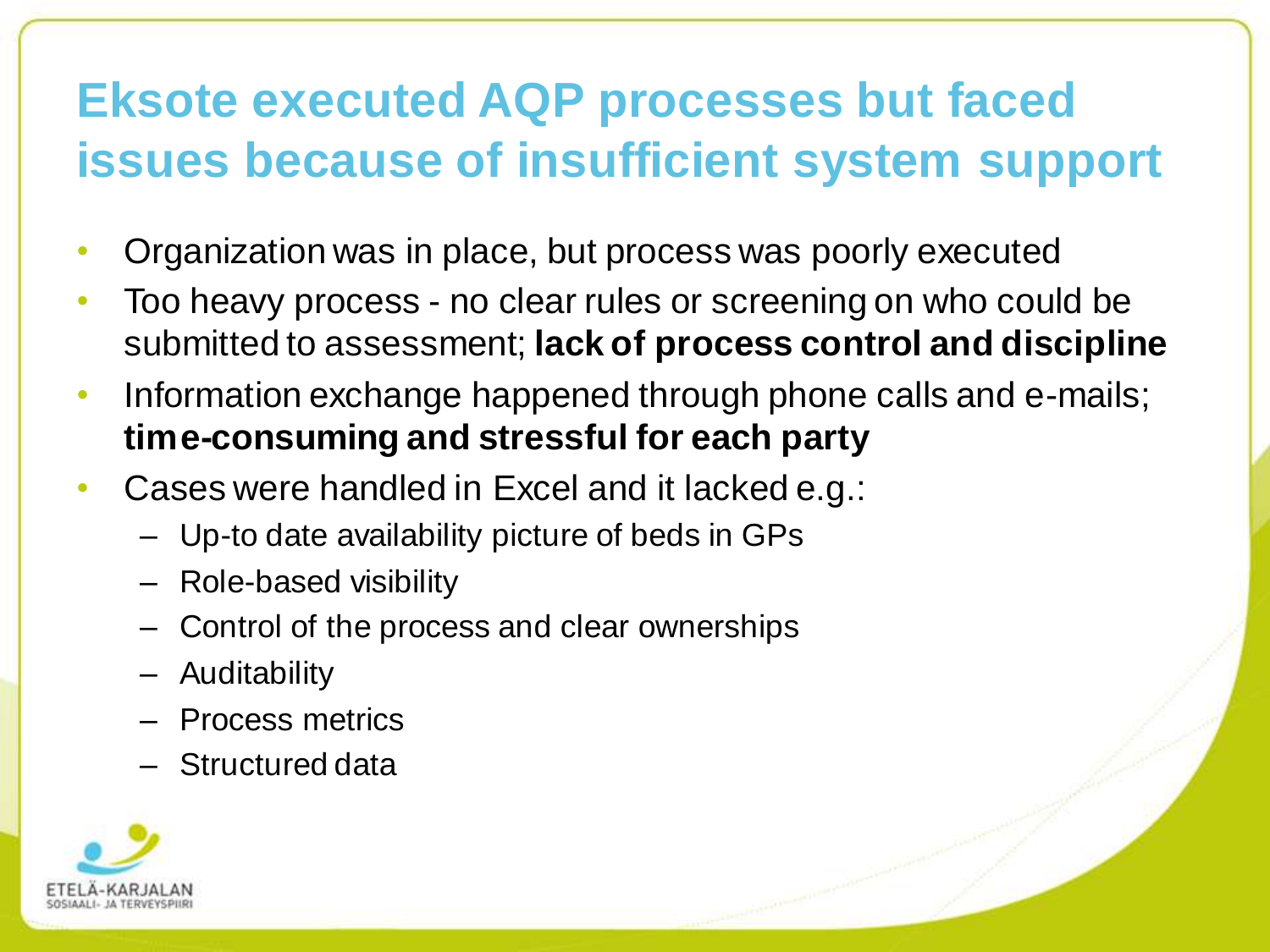# **Agile BPM**

- Empowering individuals by emphasizing flexibility and responsiveness over efficiency and predictability
- Responding quickly and intelligently to events in the business environment
- Give highest priority to sense and respond to customer needs and preferences in order to continuously deliver value to the customer

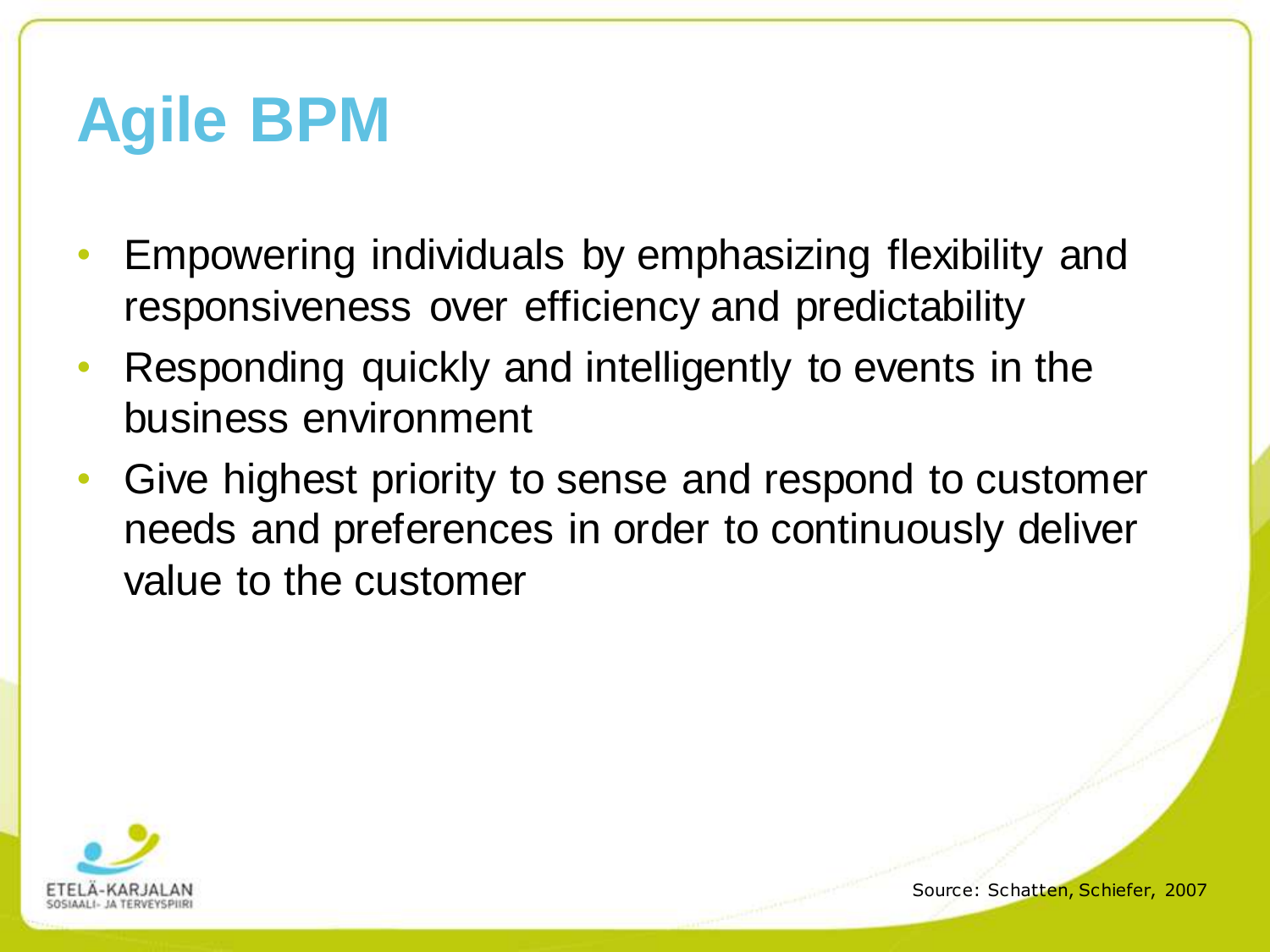## **Development approach**

- Process definition
- Solution development
- User acceptance testing
- User training and implementation
- Continuous development

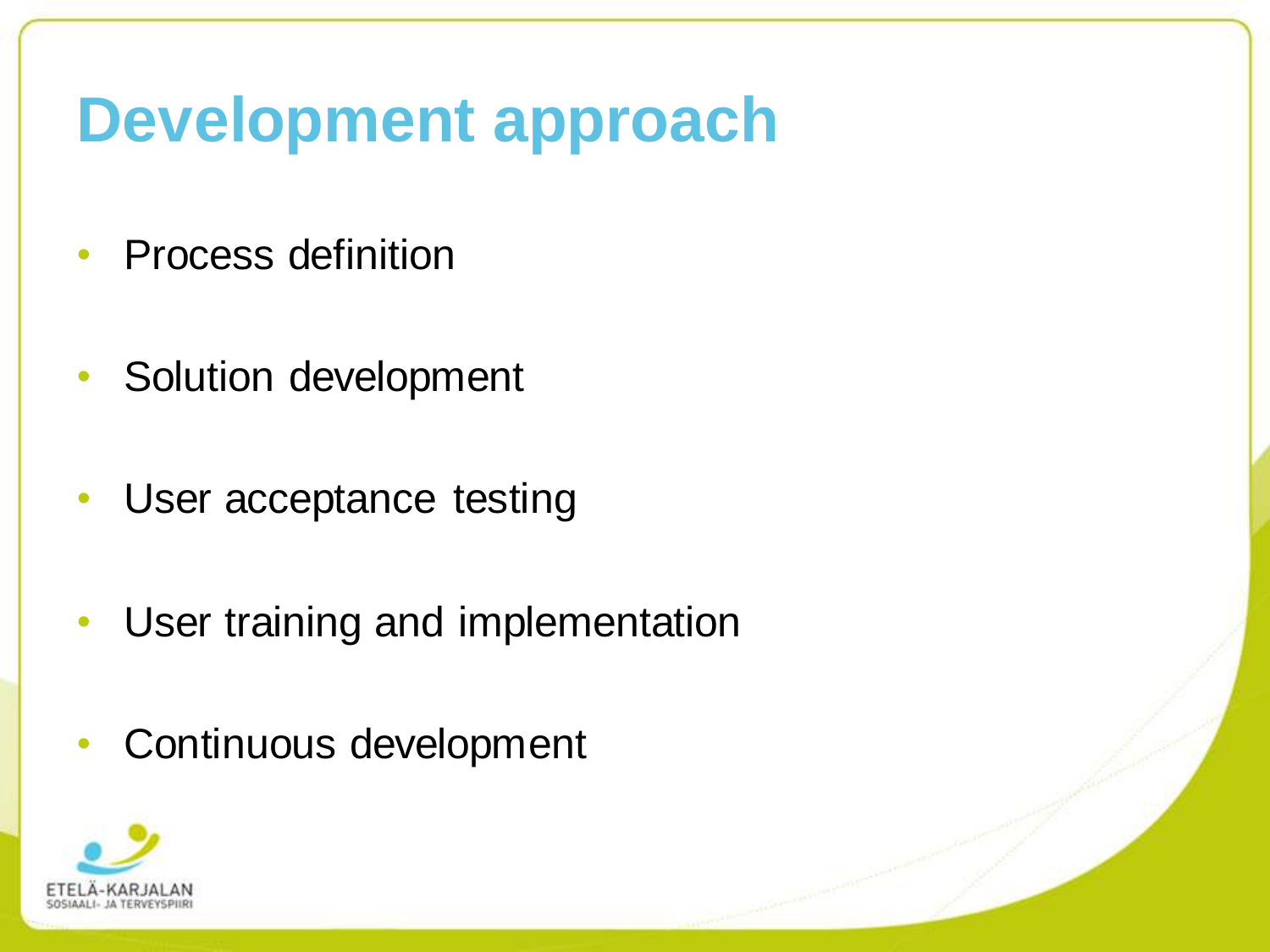# **Old and new way of working**

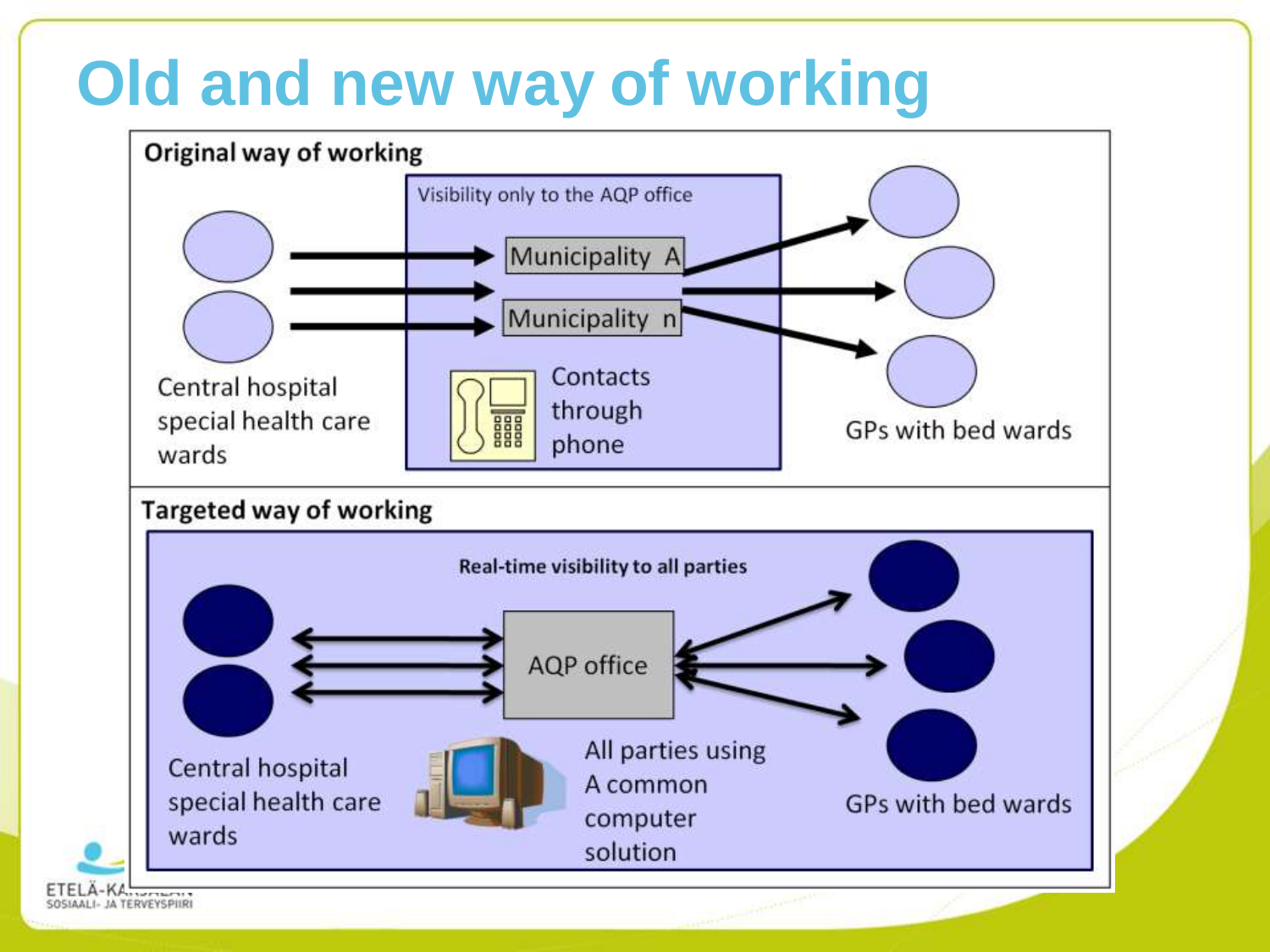#### **AQP Process Solution**

|                             | CALIFORNIA PROVIDED CORRECT MANAGE                      |                                                                                                                          |                                                              |                          |                             |                                                                   |                                        |                          |                                   |               |
|-----------------------------|---------------------------------------------------------|--------------------------------------------------------------------------------------------------------------------------|--------------------------------------------------------------|--------------------------|-----------------------------|-------------------------------------------------------------------|----------------------------------------|--------------------------|-----------------------------------|---------------|
| month into A.C. in lower.   |                                                         | ÷1                                                                                                                       |                                                              |                          |                             |                                                                   |                                        | <b>Bom Line</b>          |                                   | 计无业           |
|                             |                                                         |                                                                                                                          |                                                              |                          |                             |                                                                   |                                        |                          | BS0000110229.11 FM 4 A A A L      |               |
|                             | Siending Wakt Reynal:                                   |                                                                                                                          |                                                              |                          |                             |                                                                   |                                        |                          |                                   |               |
| <b>David active colorer</b> |                                                         | Revenue that Tele Treasure (2011) 477 Echelin, Papel Heavily (                                                           |                                                              |                          |                             |                                                                   |                                        |                          | z                                 |               |
|                             | Married Frances / Har                                   |                                                                                                                          |                                                              |                          |                             |                                                                   |                                        |                          |                                   |               |
|                             | leave dt. Solid bota to iturese<br>CONTINUE 000211-ACIA |                                                                                                                          | Frantwise Lastrowine Vietna<br>into.<br>lighter.             | <b>Dealer</b><br>Tiam he | - Element - Secretary World | (644) Technologi Ecologic Nation - POSSOS Ecologic Ide<br>Visit 1 | <b>TRAFF</b><br><b><i>Electron</i></b> | 148                      | Savenitet, Salvestaate<br>外收敛性处理脉 |               |
| <b>Service</b>              |                                                         |                                                                                                                          |                                                              |                          |                             |                                                                   |                                        |                          |                                   |               |
| <b>Tues cause</b>           |                                                         |                                                                                                                          |                                                              |                          |                             |                                                                   |                                        |                          | $\rightarrow$                     |               |
|                             |                                                         | fine alooks that fore Treben (12/1) 3 (13) Contract Prand (Reservation                                                   |                                                              |                          |                             |                                                                   |                                        |                          |                                   |               |
|                             | <b>Short Toyot Traumween (Start</b>                     |                                                                                                                          |                                                              |                          |                             |                                                                   |                                        |                          |                                   |               |
|                             | review W. Social Ascor Ny Humber                        |                                                                                                                          | <b>FEICHING LASTRING STREET</b>                              |                          | <b>Belming Ward</b>         | <b>Veset</b>                                                      |                                        | Summitter Sylvical clots | Televide Company Board            |               |
|                             | EUPIDIEC 00020-RDA                                      |                                                                                                                          | Black Is Reautis   First Bent Freness Bent Hast Bent Law Fem |                          |                             |                                                                   |                                        |                          |                                   |               |
|                             | DOMESTIC TELEVISIONS                                    |                                                                                                                          |                                                              |                          |                             |                                                                   |                                        |                          |                                   |               |
|                             |                                                         |                                                                                                                          |                                                              |                          |                             |                                                                   |                                        |                          |                                   |               |
|                             |                                                         | Short Term Treatment - EQP Short Term Treatment EQP - EQP000268: 1400x-947 - Textourne Burns Have - 10010319 12:01 36 AB |                                                              |                          |                             |                                                                   |                                        |                          |                                   |               |
|                             | <b>LUTHELM FIRED HOME</b>                               |                                                                                                                          |                                                              |                          |                             |                                                                   |                                        |                          |                                   |               |
|                             |                                                         |                                                                                                                          | <b>Germany State Province</b>                                |                          |                             |                                                                   |                                        |                          |                                   |               |
|                             |                                                         |                                                                                                                          |                                                              |                          |                             |                                                                   |                                        |                          |                                   |               |
|                             |                                                         |                                                                                                                          |                                                              |                          |                             |                                                                   |                                        |                          |                                   |               |
|                             |                                                         |                                                                                                                          |                                                              |                          |                             |                                                                   |                                        |                          |                                   |               |
|                             |                                                         |                                                                                                                          | 1 Blate Change History                                       |                          |                             |                                                                   |                                        |                          |                                   |               |
|                             |                                                         |                                                                                                                          |                                                              |                          |                             |                                                                   |                                        |                          |                                   | Dispar Ad     |
|                             |                                                         |                                                                                                                          |                                                              |                          |                             |                                                                   |                                        |                          |                                   |               |
|                             |                                                         |                                                                                                                          |                                                              |                          |                             |                                                                   |                                        |                          |                                   |               |
|                             |                                                         |                                                                                                                          | <b>Realestion</b>                                            |                          |                             | Request Artisticoal Information                                   |                                        |                          | Awaiting Further Information      |               |
|                             |                                                         | ٠                                                                                                                        | San SAG haben.                                               |                          | By San SAS-hobia            |                                                                   |                                        | Donne L                  |                                   |               |
|                             |                                                         |                                                                                                                          | <b>TAXABLE IN THE 20 AM</b>                                  |                          | <b>Service</b>              |                                                                   |                                        |                          | ALCOHOL: \$1,000 KD PM            |               |
|                             |                                                         |                                                                                                                          |                                                              |                          |                             |                                                                   |                                        |                          |                                   |               |
|                             |                                                         |                                                                                                                          |                                                              |                          |                             |                                                                   |                                        |                          |                                   |               |
|                             |                                                         | $-1.45 - 1.4$                                                                                                            |                                                              |                          |                             |                                                                   |                                        |                          |                                   | <b>GTR 41</b> |
|                             |                                                         |                                                                                                                          |                                                              |                          |                             |                                                                   |                                        |                          |                                   |               |
|                             |                                                         |                                                                                                                          | First Neteri Card                                            |                          |                             |                                                                   | Social Security Nambers' supplicants   |                          |                                   |               |
|                             |                                                         |                                                                                                                          | Lest Server: Others                                          |                          |                             |                                                                   |                                        | Apr: 75                  |                                   |               |
|                             |                                                         |                                                                                                                          | Gender: Sive                                                 |                          |                             |                                                                   |                                        | <b>Borough: Hastnon</b>  |                                   |               |
|                             |                                                         |                                                                                                                          | Reason for in word brothnest: Surrecrease                    |                          |                             |                                                                   |                                        |                          |                                   |               |
|                             |                                                         |                                                                                                                          | Folkne up Treatment Reason: Sin Coutino.                     |                          |                             |                                                                   |                                        |                          |                                   |               |
|                             |                                                         |                                                                                                                          | Treatment Resson Details: Jun-                               |                          |                             |                                                                   |                                        |                          |                                   |               |
|                             |                                                         |                                                                                                                          | <b>Differ maker:</b>                                         |                          |                             |                                                                   |                                        |                          |                                   |               |

Solutions were built with Business Process Management (BPM) technology

- Process modelling and execution tightly coupled
- Web-based, very simple to use UIs
- Rich views and reporting capabilities

**第36頁** 

Each solution was built together with nurses to have functionality and look exactly the way they wanted – in less than two months! ETELA-KARJALAN SOSIAALI- JA TERVEYSPIIRI

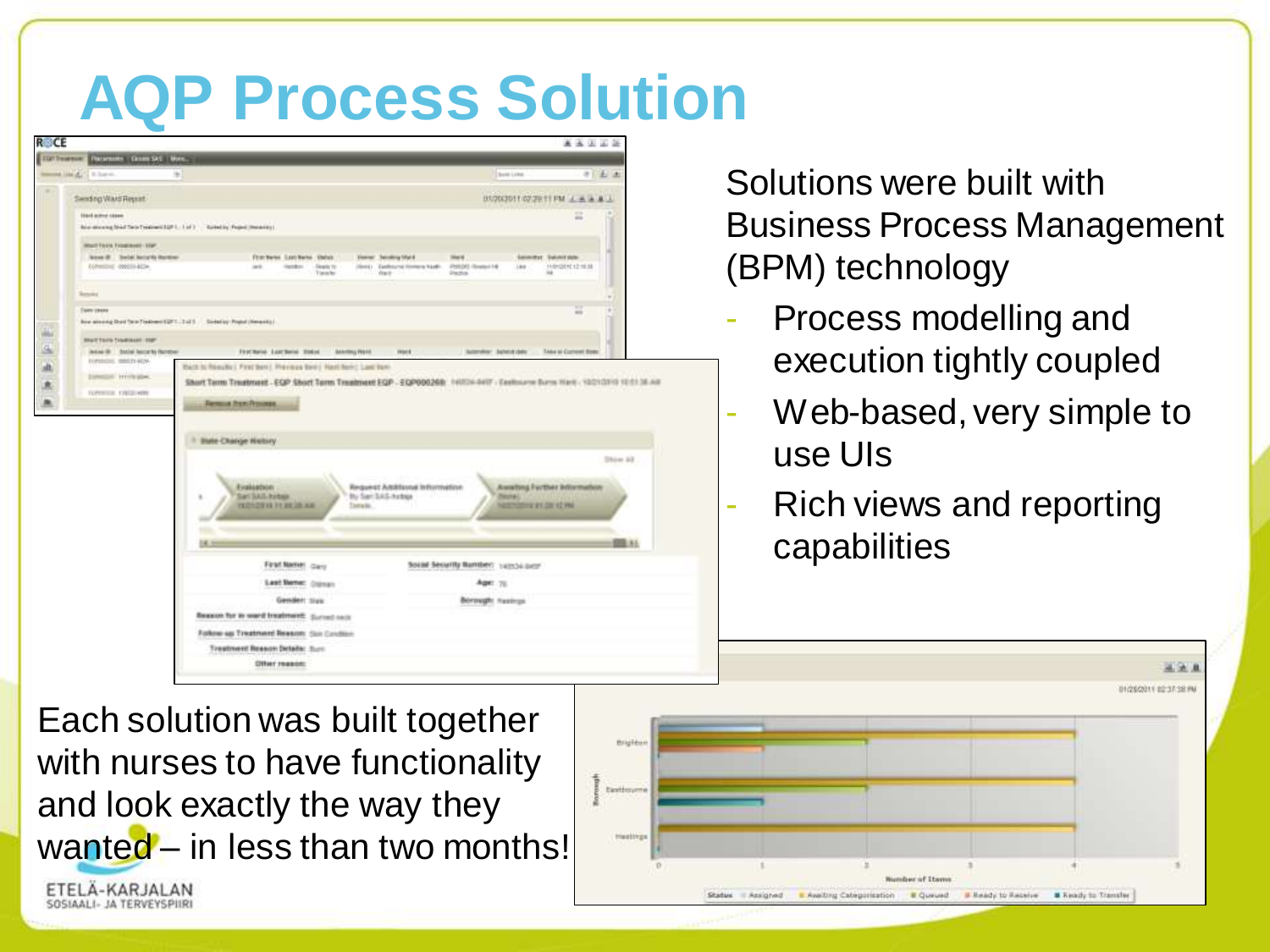# **An example of the user interface**

| <b>EQP Treatment</b> |                     | Placements Eksote SAS<br>More                   |                                |             |                             |                      |                                                |                                   |                                   |                                             |                                         |                          |
|----------------------|---------------------|-------------------------------------------------|--------------------------------|-------------|-----------------------------|----------------------|------------------------------------------------|-----------------------------------|-----------------------------------|---------------------------------------------|-----------------------------------------|--------------------------|
| Welcome, Lisa        | ID Search           | ۷                                               |                                |             |                             |                      |                                                |                                   |                                   | Quick Links:                                | $\left( \mathbf{r}\right)$              | 五击                       |
| 77                   | Sending Ward Report |                                                 |                                |             |                             |                      |                                                |                                   |                                   |                                             | 01/20/2011 02:29:11 PM <u>2 8 9 8 2</u> |                          |
|                      | Ward active cases   | Now showing Short Term Treatment EQP 1 - 1 of 1 | Sorted by: Project (Hierarchy) |             |                             |                      |                                                |                                   |                                   |                                             | 図                                       |                          |
|                      |                     | Short Term Treatment - EQP                      |                                |             |                             |                      |                                                |                                   |                                   |                                             |                                         |                          |
|                      |                     | Issue ID Social Security Number                 |                                |             | First Name Last Name Status |                      |                                                | Owner Sending Ward                | Ward                              |                                             | Submitter Submit date                   |                          |
|                      |                     | EGP000282 090233-923A                           |                                | <b>Jack</b> | Hamilton                    | Ready to<br>Transfer | (None)                                         | Eastbourne Womens Health<br>Ward  | P000265: Rosslyn Hill<br>Practice | Lisa                                        | 11/01/2010 12:18:38<br>PM               |                          |
|                      | Requery             |                                                 |                                |             |                             |                      |                                                |                                   |                                   |                                             |                                         |                          |
|                      | Open cases          | Now showing Short Term Treatment EQP 1 - 3 of 3 | Sorted by: Project (Hierarchy) |             |                             |                      |                                                |                                   |                                   |                                             | 篮                                       |                          |
| $\mathbb{E}$         |                     | Short Term Treatment - EQP                      |                                |             |                             |                      |                                                |                                   |                                   |                                             |                                         |                          |
| $\overline{a}$       |                     | Issue ID Social Security Number                 |                                |             | First Name Last Name Status |                      | Sending Ward                                   | Ward                              |                                   | Submitter: Submit date                      | <b>Time in Current State</b>            |                          |
| <u>dı</u>            |                     | EQP000282 090233-923A                           | Jack:                          |             | Hamilton                    | Ready to<br>Transfer | Eastbourne Womens<br>Health Ward               | P000265: Rosslyn Hill<br>Practice | Lisa                              | 11/01/2010<br>12:18:38 PM                   | 784:51:04                               |                          |
| x                    |                     | EQP000287 111170-924A                           | Stacy                          | Atkins      |                             | Ready to<br>Receive  | Eastbourne Womens<br>Health Ward               | P000265: Rosslyn Hill<br>Practice | Lisa:                             | 11/02/2010<br>09:31:23 AM                   | 76 4:38:55                              |                          |
|                      |                     | EQP000328 130232-9000                           | <b>Rick</b>                    |             | Rogers                      | Assigned             | Eastbourne Womens<br><b>Manufer Address Rd</b> | P000263: Daleham Garden<br>1815.8 | Lisa                              | 11/30/2010<br><b><i>B.A.P.M. LELMIA</i></b> | 50 21:36:57                             | $\overline{\phantom{a}}$ |
| ≞                    | க                   |                                                 |                                |             |                             |                      |                                                |                                   |                                   |                                             |                                         |                          |

-KARJALAN SOSIAALL- JA TERVEYSPIIR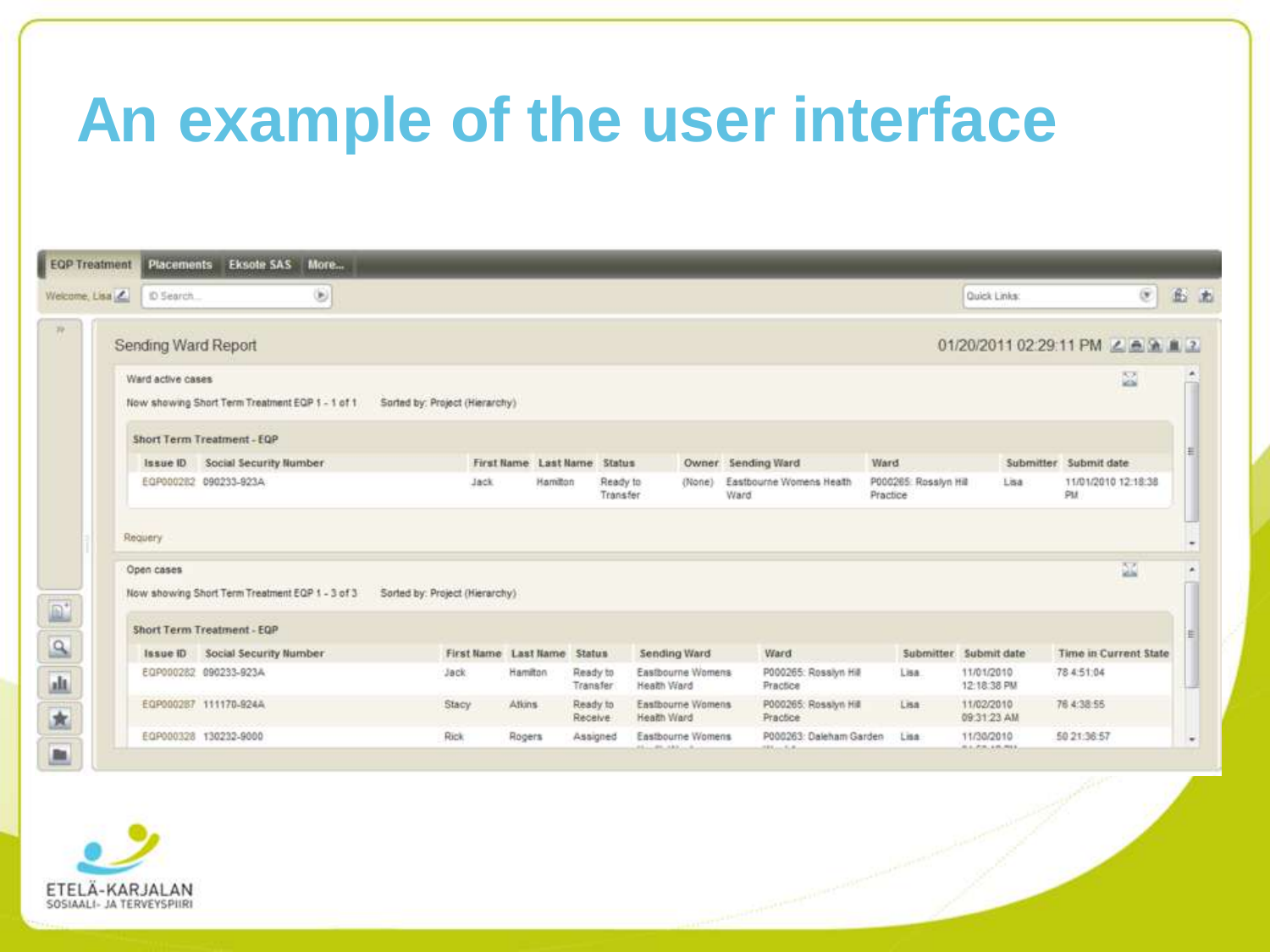# **Experiences from the agile BPM approach**

- Development was quick and cost-effective
- Iterative development approach the main success factor
- Flexibility in making changes to the system essential
- Evolution of the process and the system taken into account
- User satisfaction at a high level
- Quick implementation and go-live phase

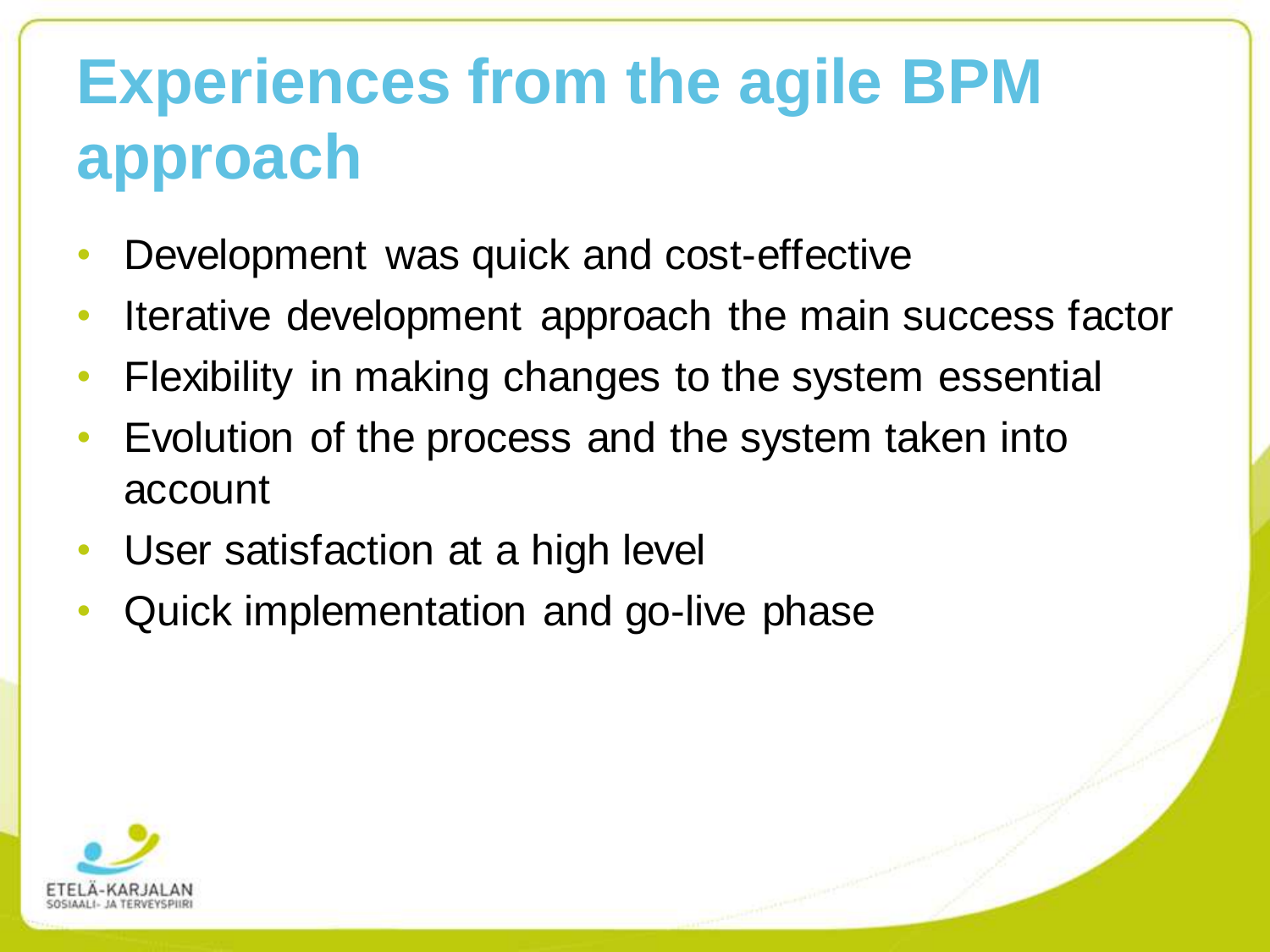#### **Benefits of the solution**

- Number of phone calls decreased dramatically
- Effectiveness and efficiency of the process improved
- Patient queues disappeared
- Roles within the process were clarified
- Process became measurable and transparent
- Solution can be easily changed according to the process changes

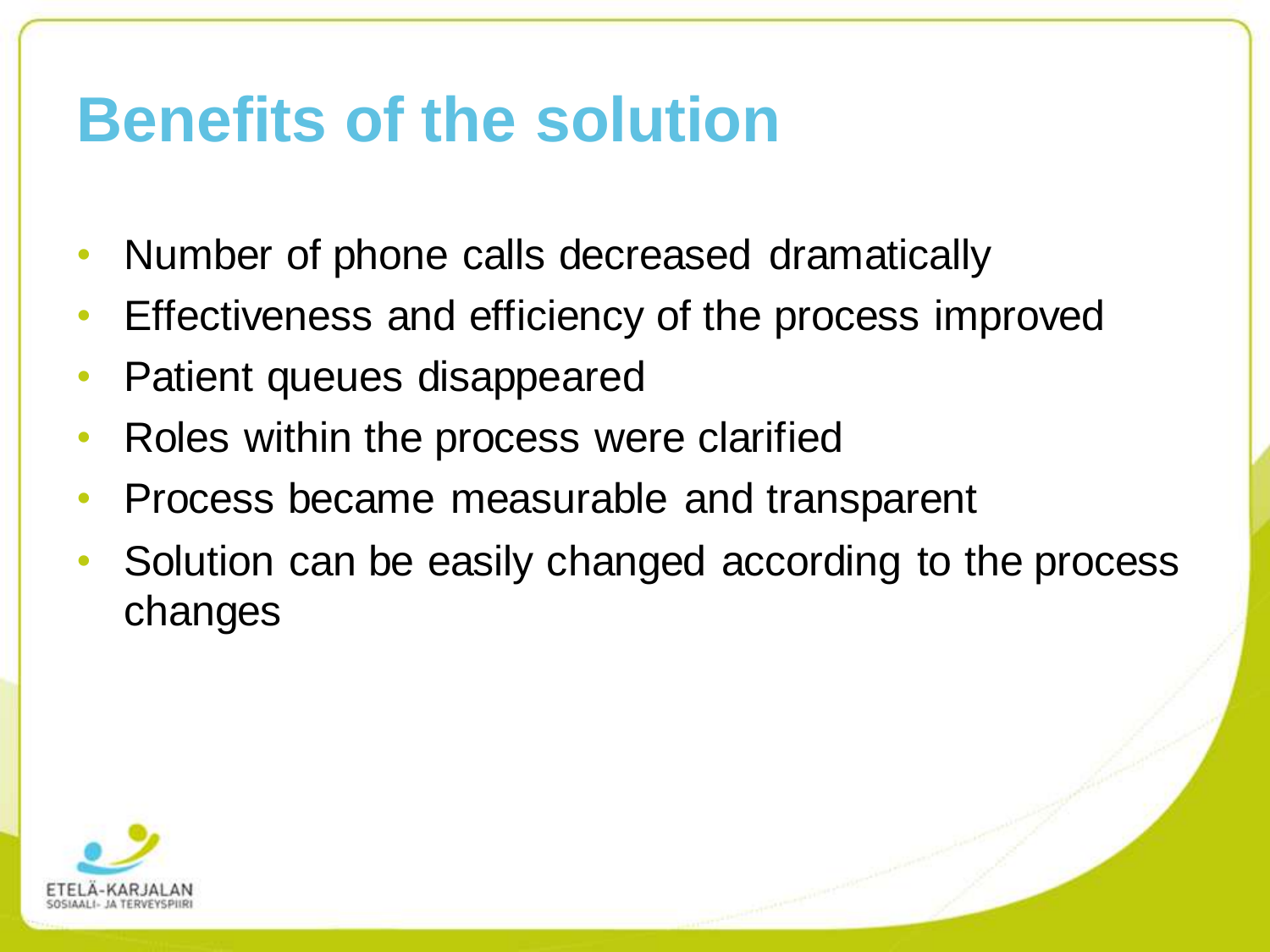#### **Duration of assessment 2011**



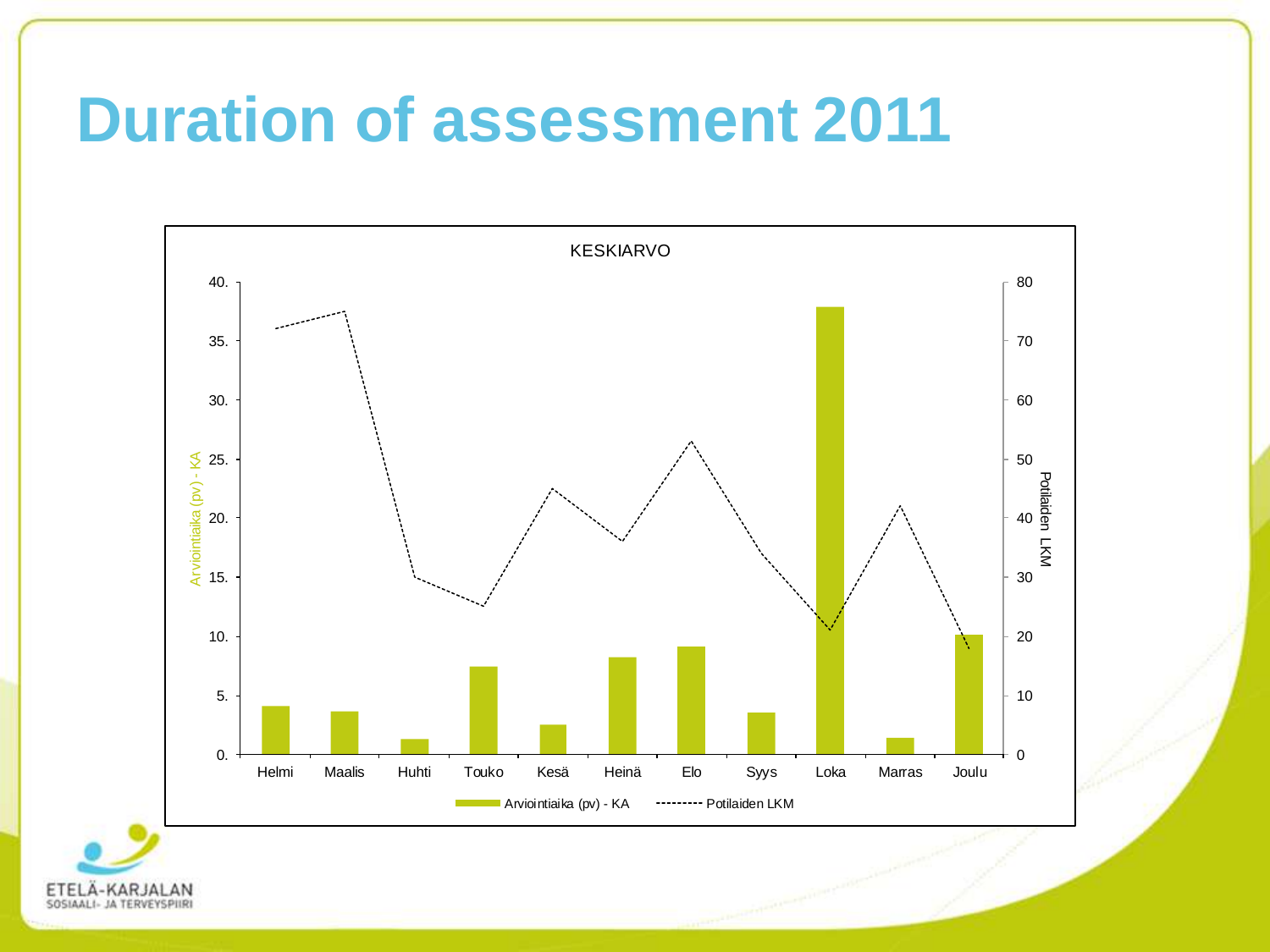#### **Duration of assessment 2012**



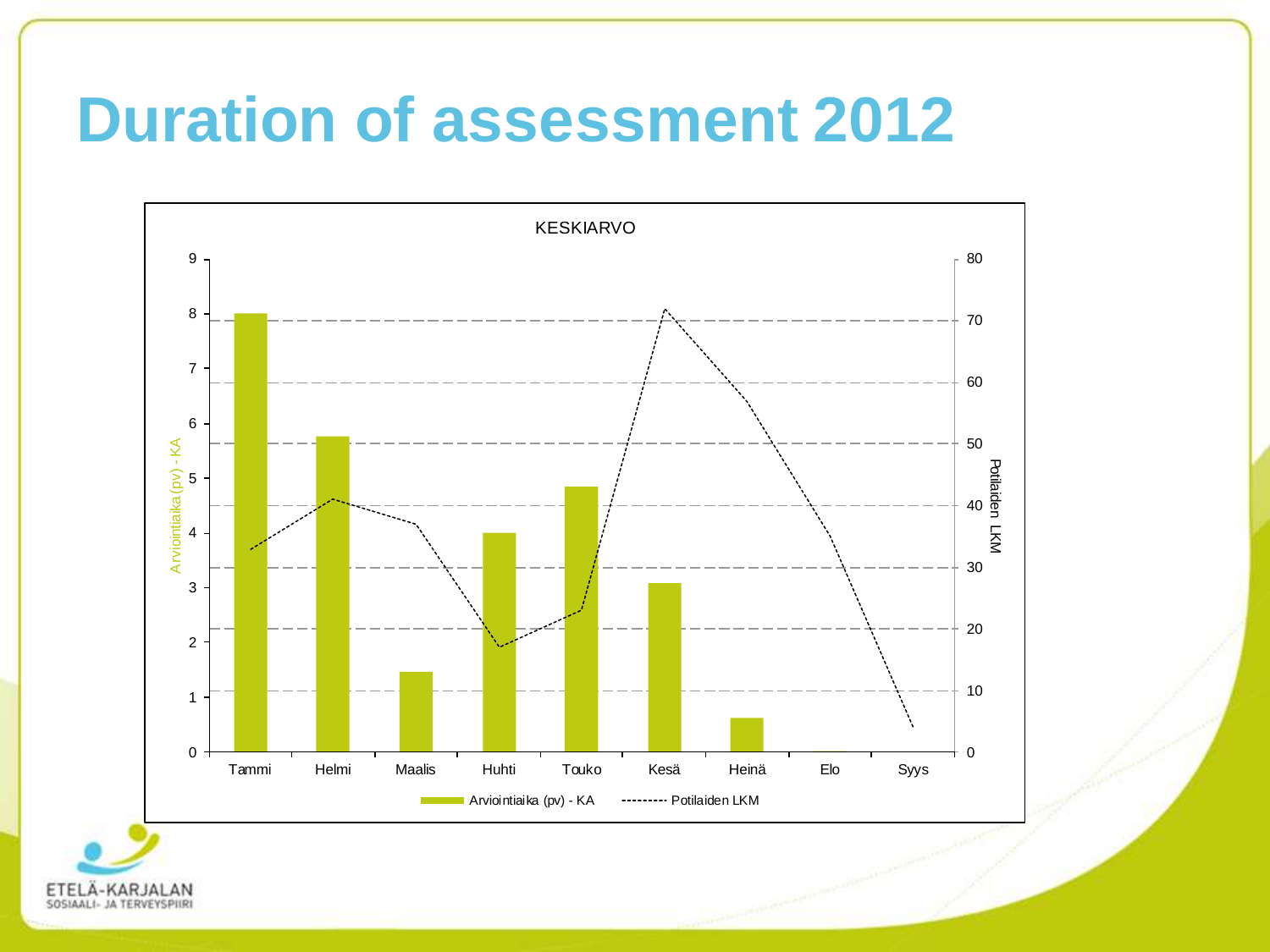# **Patient queueing time 2011**



ETELÄ-KARJALAN SOSIAALI- JA TERVEYSPIIRI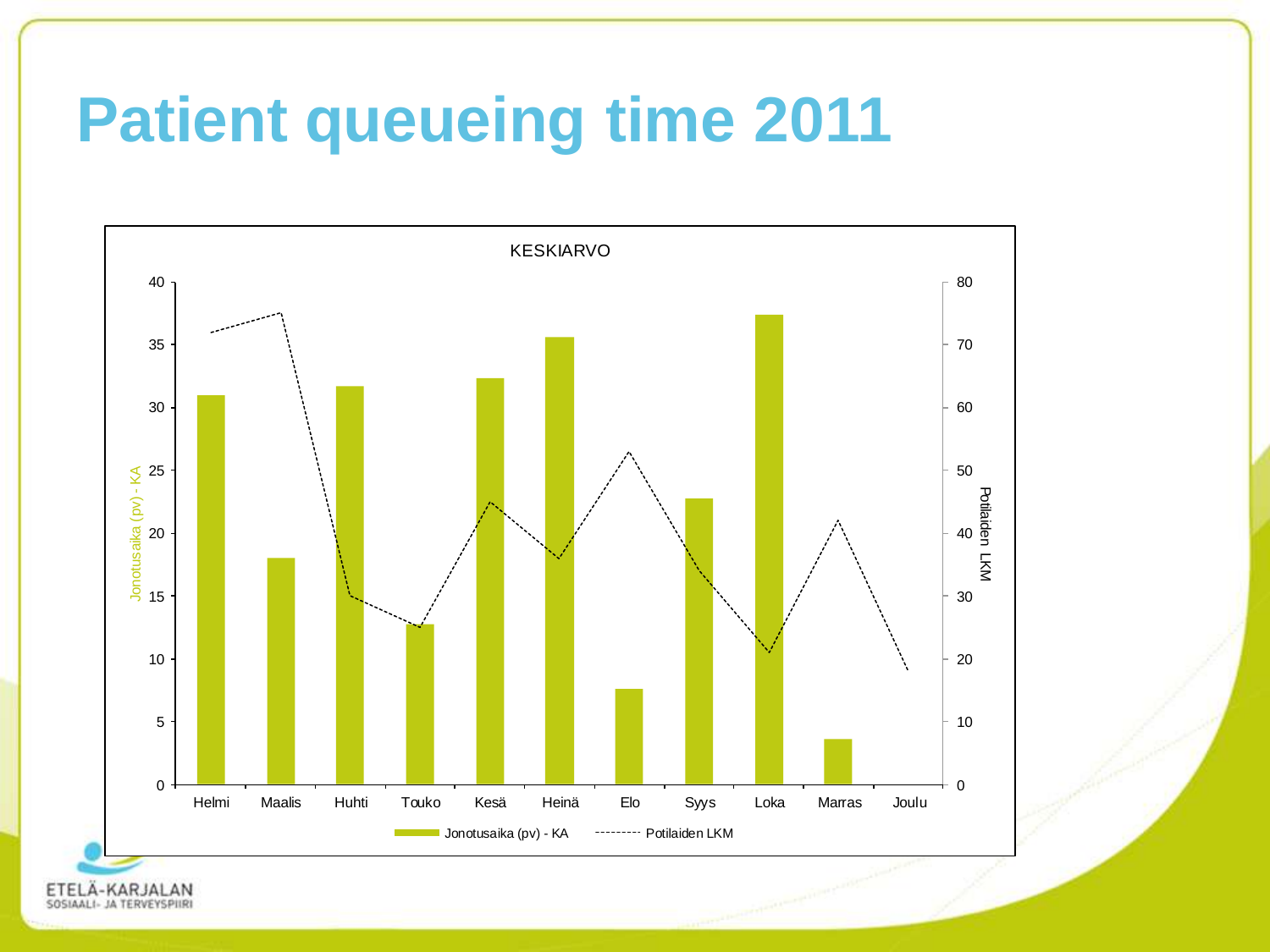# **Patient queueing time 2012**

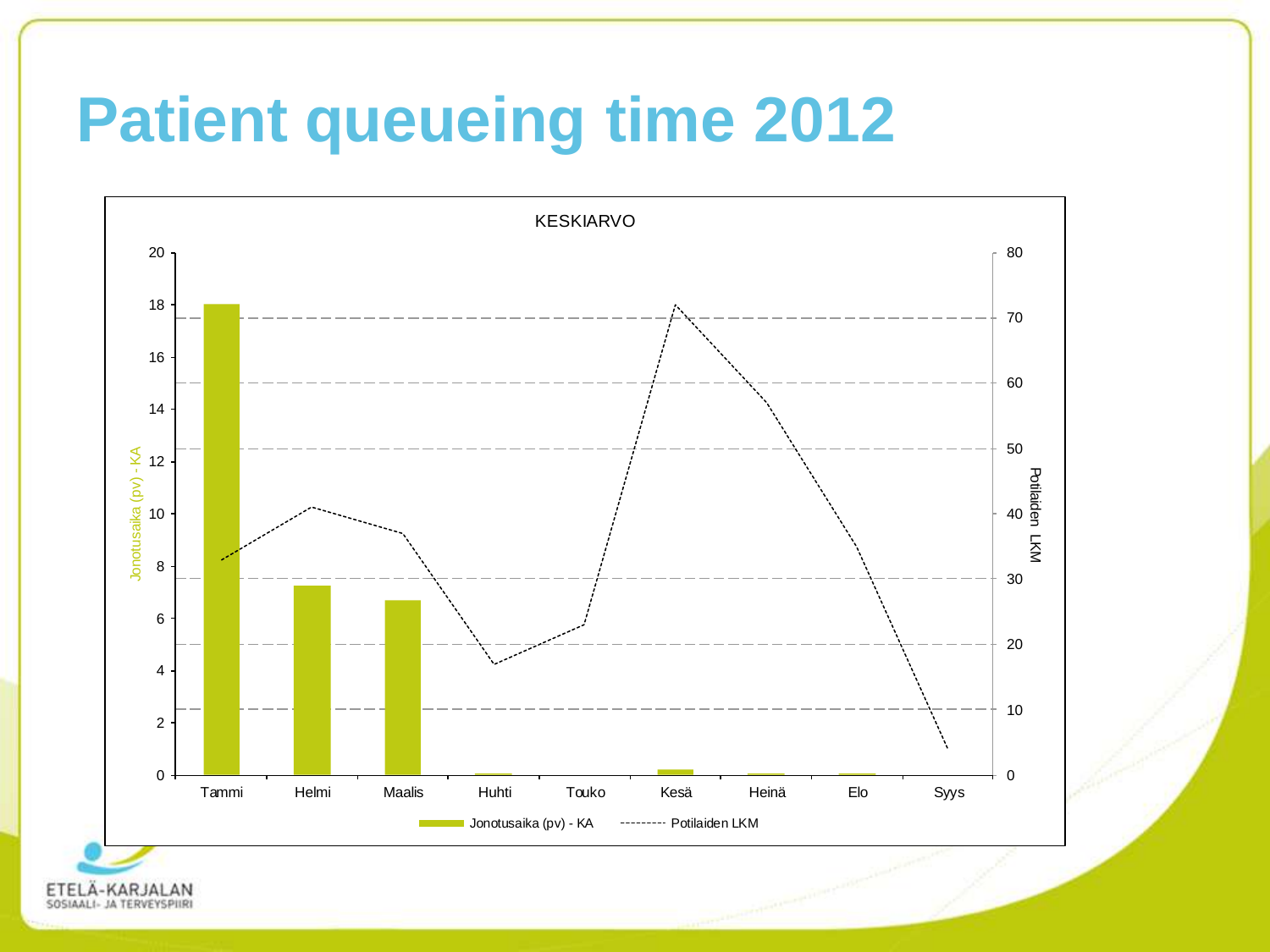

**Existing solution**

**In progress**

**Short term placement Long-term placement Rehabilitation management Patient flow lead-time management Patient logistics in the hospital Mental health care placement Children welfare placement Disabled patient placement ER lead time management Home renovation mgment Customers´ service needs Rental apartment management Interval care for elderly External patient logistics**

**Service voucher management**